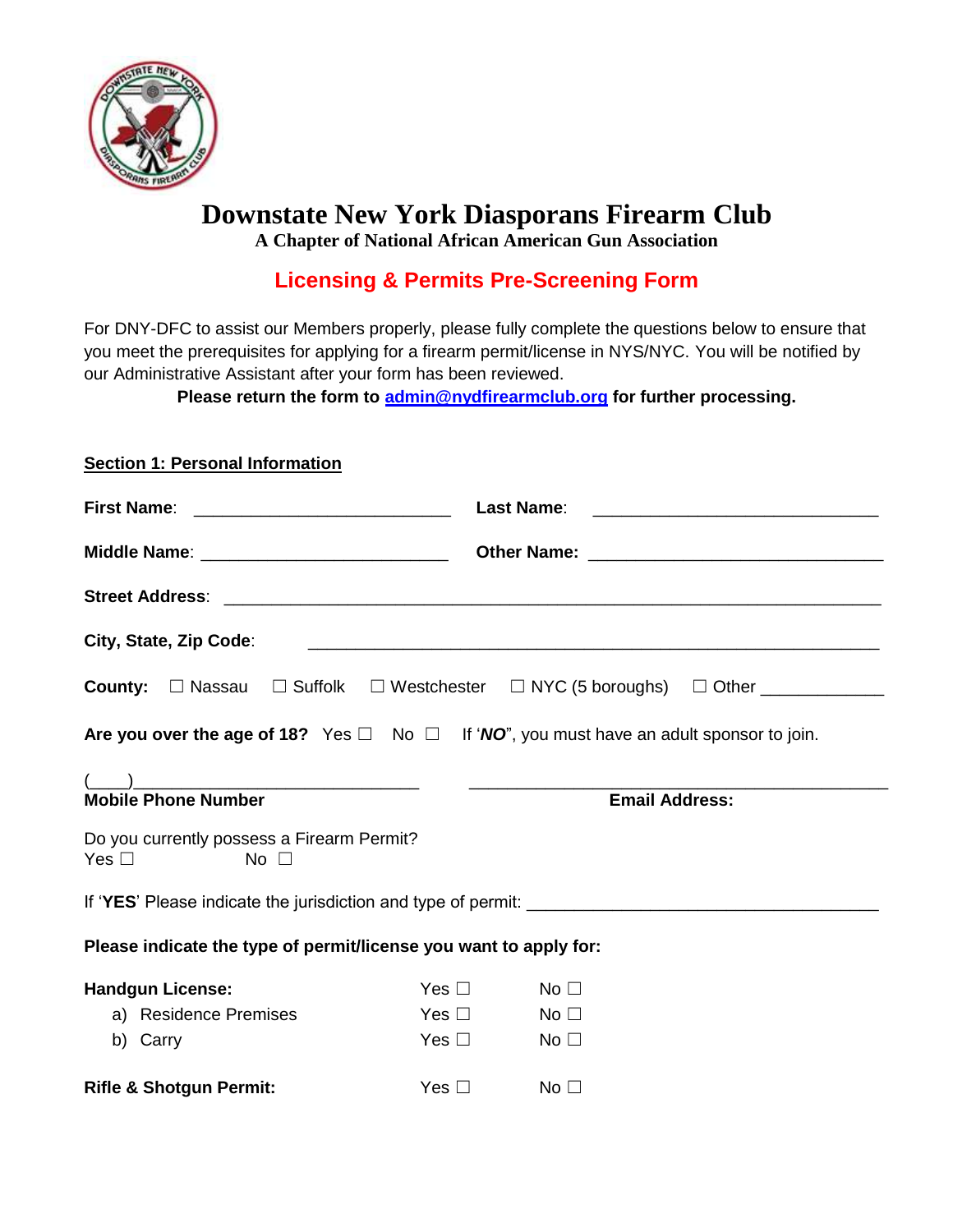

## **Section 2: Law Enforcement/Military Experience**

| Do you have any previous/current Law Enforcement or Military experience?<br>Yes $\square$<br>No $\square$                                                                |
|--------------------------------------------------------------------------------------------------------------------------------------------------------------------------|
| If the answer to the above question is ' $YES$ ', please answer the following:                                                                                           |
| a) Please indicate the jurisdiction, branch time period and rank:                                                                                                        |
| b) Have you ever been fired or dishonorably discharged?<br>Yes $\square$<br>No $\square$                                                                                 |
|                                                                                                                                                                          |
| c) If you have served in the armed forces of the United States, do you have your separation papers<br>(DD214) and your discharge?<br>Yes $\square$<br>No $\square$       |
|                                                                                                                                                                          |
| <b>Section 3: Proof of Citizenship/Alien Registration Section</b>                                                                                                        |
| Are you a US Citizen or Permanent Resident Alien?<br>Yes $\square$<br>No $\square$                                                                                       |
| Do you have your United States birth certificate?<br>Yes $\square$<br>No $\square$                                                                                       |
| If 'NO', in place of your birth certificate, do you have some other proof of your birth date, e.g., a military<br>record, valid U.S. Passport, or baptismal certificate? |

Yes □ No □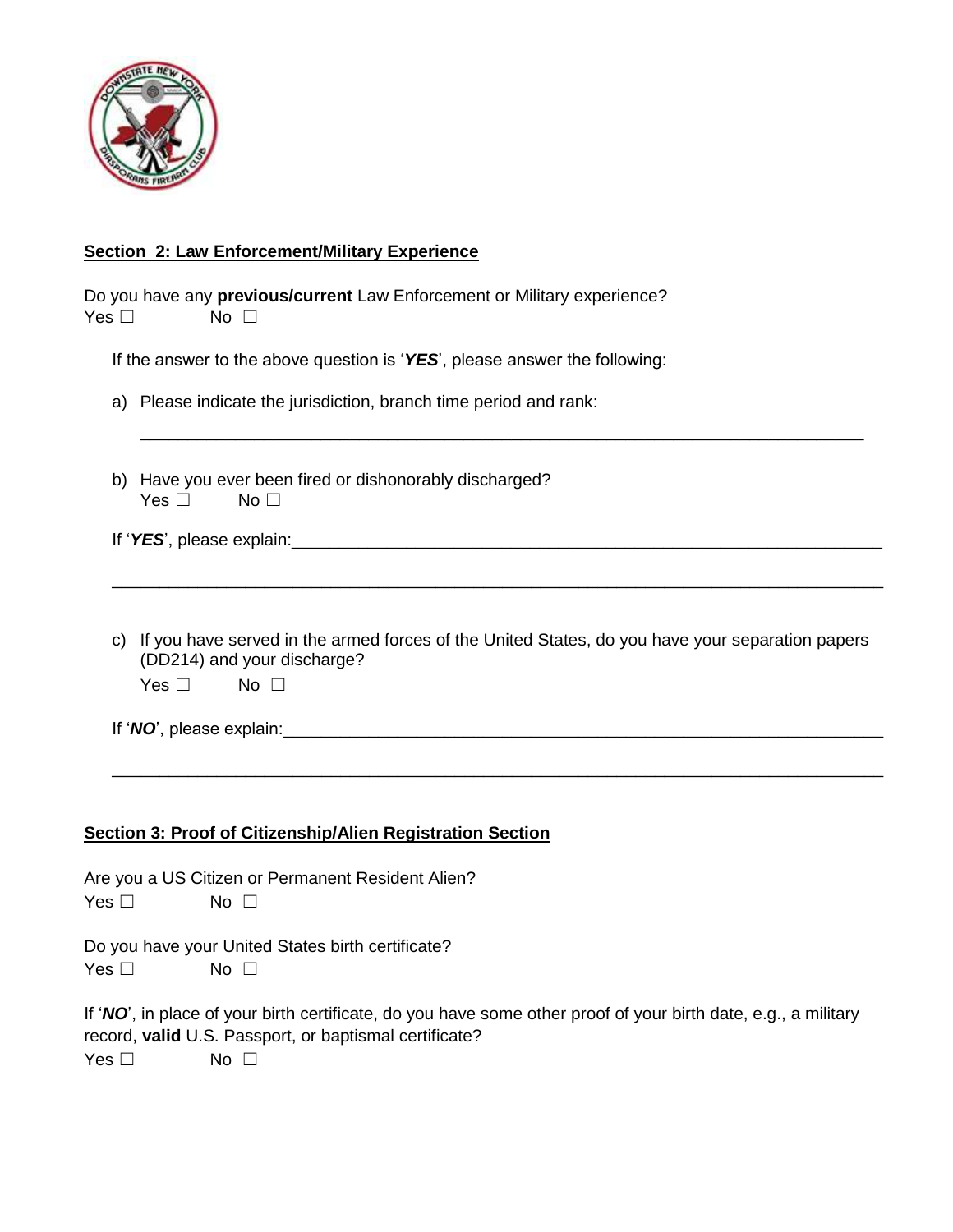

If you were born outside of the United States, do you have your naturalization papers or evidence of citizenship if it derived from your parents?

Yes □ No □

#### **Section 4: Proof of Residence**

Please indicate which of the following you have in your name with your current address**:** 

| a) NYS Drivers License?                              | Yes $\Box$ | $No \; \Box$            |
|------------------------------------------------------|------------|-------------------------|
| b) NYS real estate tax bill?                         | Yes $\Box$ | $\overline{N}$ o $\Box$ |
| c) Ownership shares in a cooperative or condominium? | Yes $\Box$ | No $\Box$               |
| d) A current lease agreement?                        | Yes $\Box$ | No $\Box$               |
| e) A utility bill?                                   | Yes $\Box$ | No $\Box$               |
| f) NYS Income Tax Return?                            | Yes $\Box$ | No L                    |

#### **Section 5: Arrest Information**

Have you ever been arrested? Yes □ No □

\*\*\***PLEASE NOTE:** you will be required to give a detailed statement describing the circumstances surrounding each arrest. YOU **MUST** DO THIS EVEN IF: the case was dismissed, the record is sealed or the case nullified by operation of law.**\*\*\***

Have you ever been convicted of a crime? Yes □ No □

Have you ever been convicted of a felony offense?

 $Yes \Box$  No  $\Box$ 

Do you have a Certificate of Disposition for each arrest and/or charge?

Yes □ No □

Do you have or have you ever had a DUI?

Yes □ No □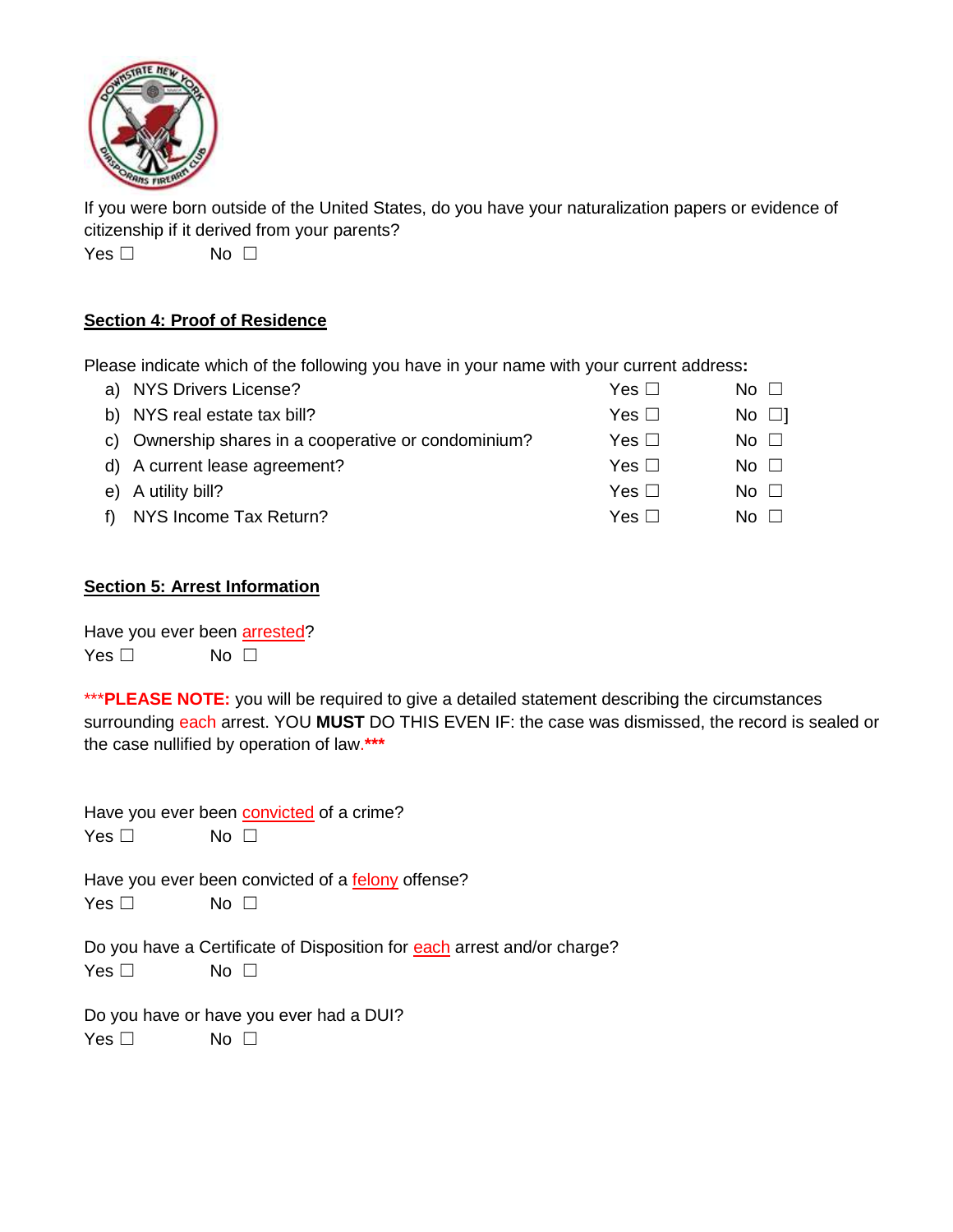

Have you ever been convicted of a Domestic Violence charge? Yes □ No □

Do you have or have you ever had an Order of Protection against you?  $Yes \Box$  No  $\Box$ 

## **Section 6: Additional Information**

| Yes $\square$                         | Do you reside with anyone else in your household over the age of 18 years old?<br>No $\square$                                                                                                      |
|---------------------------------------|-----------------------------------------------------------------------------------------------------------------------------------------------------------------------------------------------------|
| Yes $\square$                         | Are they amenable to you having a firearm in the home?<br>No $\square$                                                                                                                              |
| Home $\square$                        | Do you want the firearm for your home and/or your business?<br>Business $\square$<br>Both $\square$                                                                                                 |
| Yes $\square$                         | Do you have space to safely and securely store firearms in your home and/or business?<br>No $\square$                                                                                               |
| Yes $\square$                         | Do you have a commitment to wait up until a year to complete this process end to end?<br>No $\square$                                                                                               |
| Yes $\square$                         | Do you understand that we can assist, but cannot <i>guarantee</i> your license/permit will be approved?<br>No $\square$                                                                             |
| submitted to?<br>Yes $\square$        | Do you understand that every application is approved or denied solely at the discretion of the jurisdiction<br>No $\square$                                                                         |
| criminal background?<br>Yes $\square$ | Do you understand that as part of your application, you will be required to be fingerprinted as part of your<br>No $\square$                                                                        |
| Yes $\square$                         | Do you understand that as part of your application, you will be required to answer questions and/or submit<br>documentation regarding any mental health or substance abuse history?<br>No $\square$ |